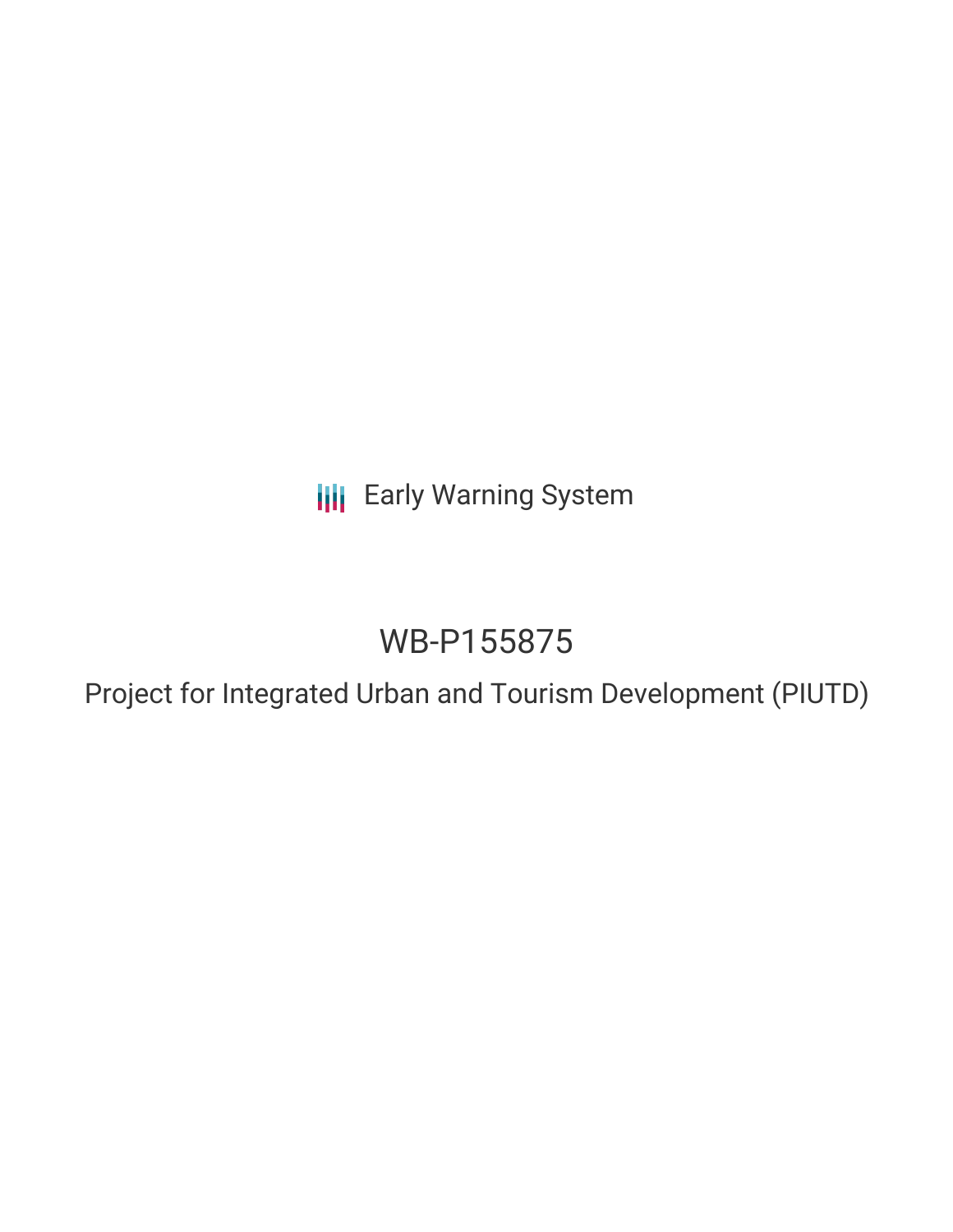#### **Quick Facts**

| <b>Countries</b>               | Albania                                                     |
|--------------------------------|-------------------------------------------------------------|
| <b>Specific Location</b>       | Saranda, Gjirokastra, Berat and Permet                      |
| <b>Financial Institutions</b>  | World Bank (WB)                                             |
| <b>Status</b>                  | Active                                                      |
| <b>Bank Risk Rating</b>        | B                                                           |
| <b>Voting Date</b>             | 2016-11-15                                                  |
| <b>Borrower</b>                | Ministry of Finance, Ministry of Urban Development          |
| <b>Sectors</b>                 | Construction, Industry and Trade, Infrastructure, Transport |
| <b>Investment Type(s)</b>      | Loan                                                        |
| <b>Investment Amount (USD)</b> | $$71.00$ million                                            |
| <b>Project Cost (USD)</b>      | \$71.00 million                                             |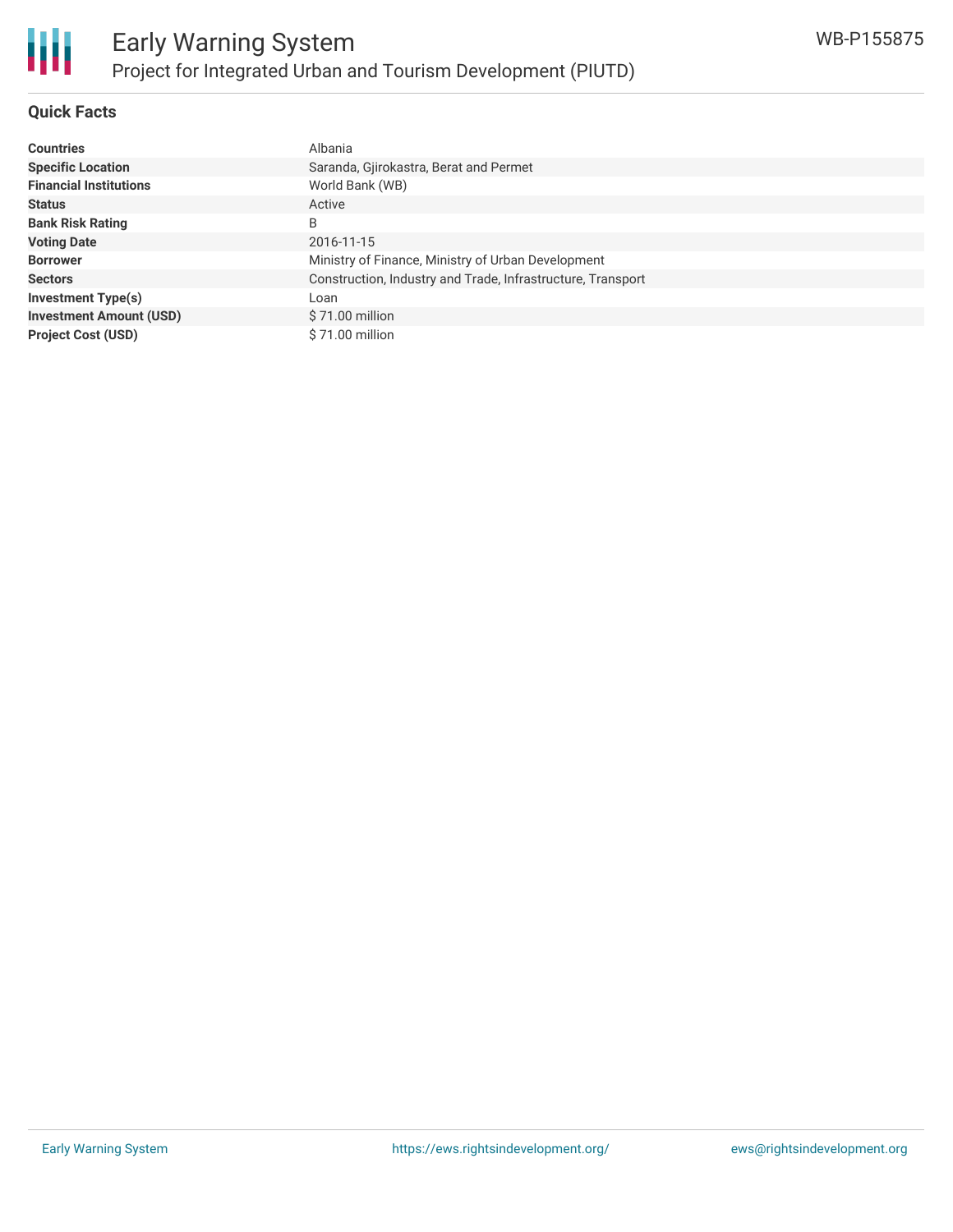

#### **Project Description**

This project finances improvements to urban infrastructure, tourism assets, and institutional capacity to support tourism related development in the south of Albania. This includes upgrades to municipal infrastructure, restoration of select heritage an cultural assets, improvements to supporting transportation infrastructure, and capacity building.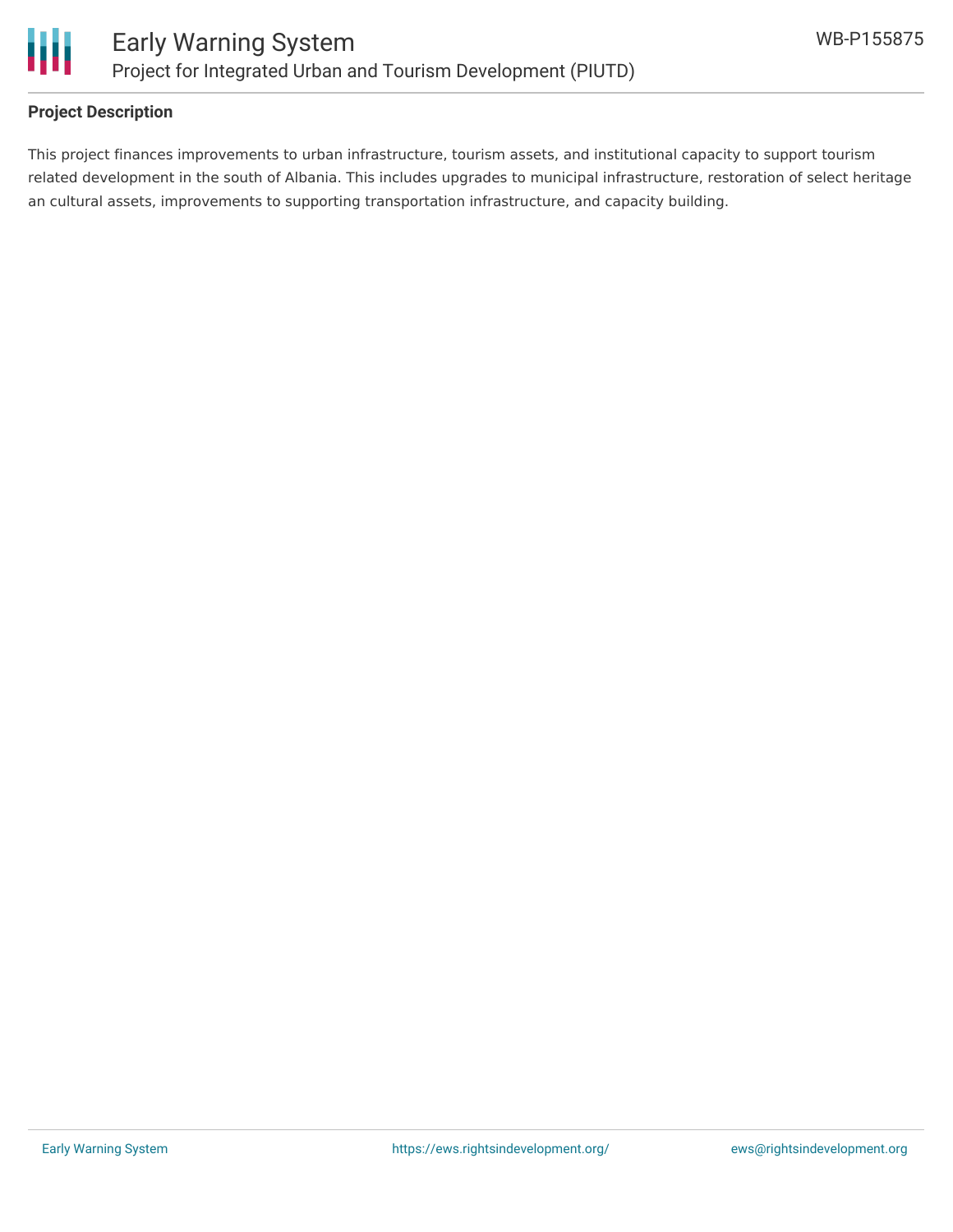

#### **Investment Description**

World Bank (WB)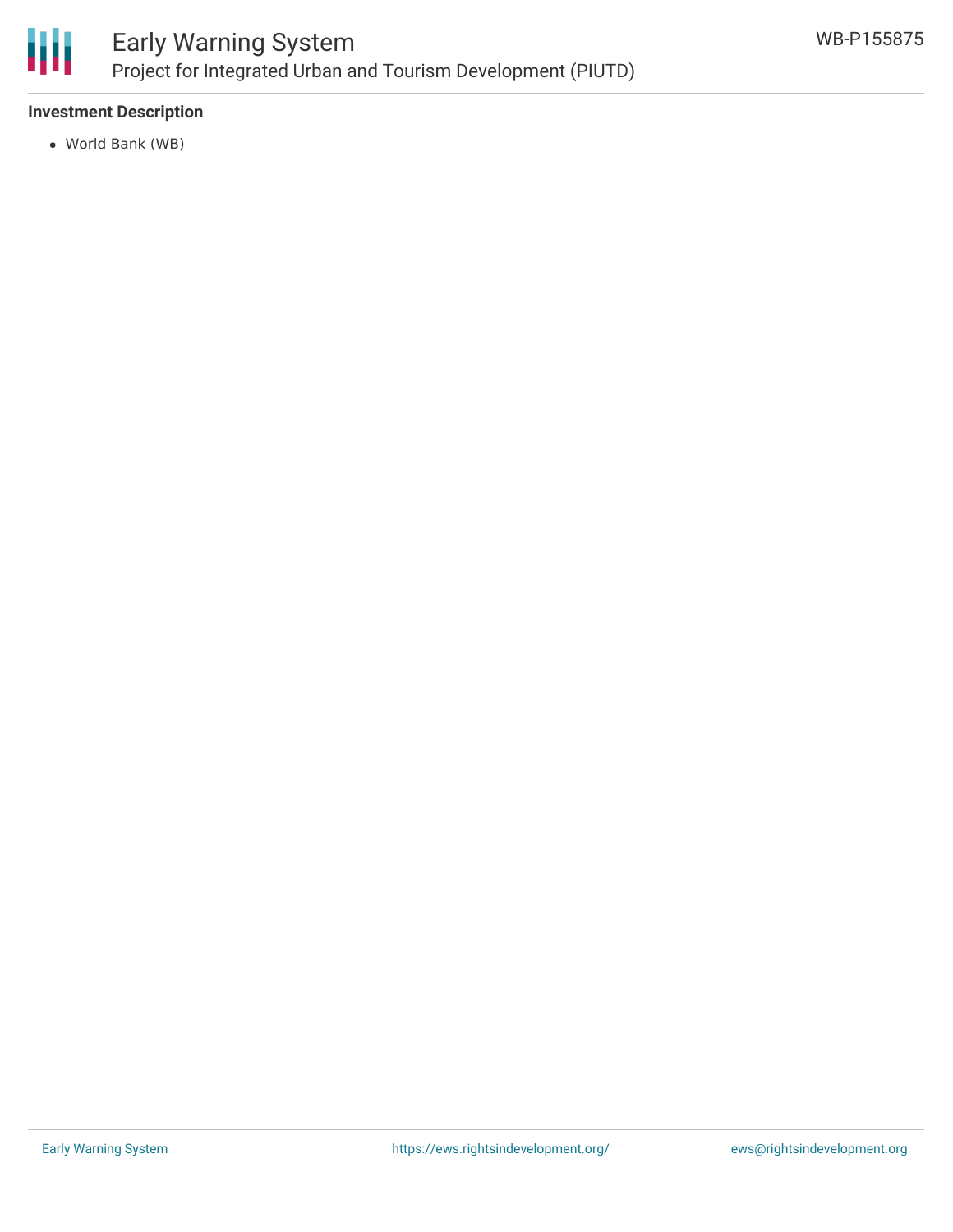### **Contact Information**

World Bank Contact: Paula Restrepo Cadavid Title: Urban Economist Contact: Shaun Mann Title: Senior Private Sector Speciali

Borrower/Client/Recipient Name: Ministry of Finance Contact: Erjon Luci Title: Deputy Minister Email: Erjon.Luci@financa.gov.al

Name: Ministry of Urban Development Contact: Nertil Jole Title: Director Reg. Department Email: Nertil.Jole@zhvillimiurban.gov.al

Implementing Agencies Name: Albanian Development Fund Contact: Benet Beci Title: Executive Director Email: bbeci@albaniandf.org

#### ACCOUNTABILITY MECHANISM OF WORLD BANK

The World Bank Inspection Panel is the independent complaint mechanism and fact-finding body for people who believe they are likely to be, or have been, adversely affected by a World Bank-financed project. If you submit a complaint to the Inspection Panel, they may investigate to assess whether the World Bank is following its own policies and procedures for preventing harm to people or the environment. You can contact the Inspection Panel or submit a complaint by emailing ipanel@worldbank.org. You can learn more about the Inspection Panel and how to file a complaint at: http://ewebapps.worldbank.org/apps/ip/Pages/Home.aspx.